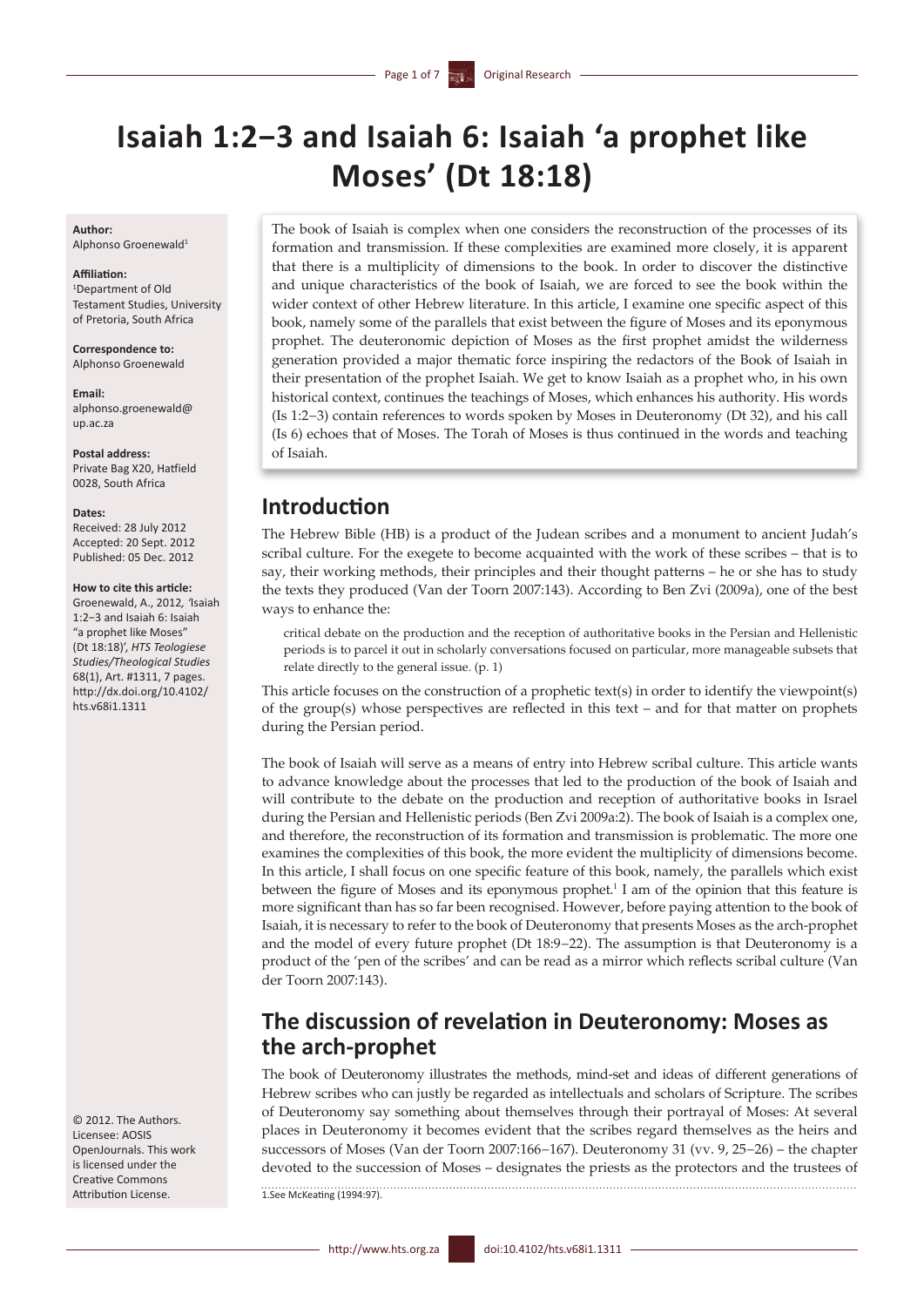the Torah he had written. As Moses passed on his instruction to the Israelites in his days, so the priests should deliver his Torah to their own generation (Dt 31:10–13).<sup>2</sup> The priests are thus the only ones who have access to the Torah, and even the king has to turn to them for a copy (Dt 17:18−19). These priests are consistently qualified as 'Levitical'. Apparently they are professionals of writing, since they keep (31:25−26), copy (17:18) and read from the Torah (31:11). It seems viable to believe that these descriptions are all self-references of the scribes given the fact that they claim the legacy of Moses (Van der Toorn 2007:167).

If Moses has a title in Deuteronomy, it is that of prophet (Seitz 1989:5). However, when we think of Moses, this office is not the first qualification that comes to one's mind: Moses is more commonly perceived as a priest, a lawgiver and a judicial leader. Elijah was a prophet, as were Amos and Isaiah (Van der Toorn 2007:168). This title was introduced in Deuteronomy at a later stage in the development of the book (Dt 18:18).3 Here Moses is presented as the first and incomparable prophet and the model for every future prophecy. In the 'law of the prophet' (Dt 18:9−22), he is presented as the arch-prophet and the model of every future prophet (Nihan 2010:21−22).4 By presenting Moses as a prophet, the scribes totally transformed this concept: '[*A*] prophet is not an ecstatic or a diviner but someone who gives Torah and communicates God's Law. The Deuteronomic prophet, in other words, acts as a Torah scribe' (Van der Toorn 2007:169).

In the passage where we encounter the reference to Moses as a prophet, this title is linked to his role as intermediary at Mount Horeb.5 Here Moses received the oral Torah as prophetic revelation which was written down not long before his death and subsequently was entrusted to the priests. Of major importance is the fact that, along with the written Torah, the priests inherited the Mosaic office. Although it might seem strange for the priestly scribes to regard themselves as prophets, other parts of the book of Deuteronomy confirm the fact that they claimed this title for themselves. Although the promise about a prophet like Moses (Dt 18:18) might be interpreted as a prediction of the coming of one particular prophet, it is a legitimisation of the priestly scribes who were sitting on 'the seat of Moses'.<sup>6</sup> The authors (scribes) of these 2.See also Finsterbusch (2012:184−185).

3.See in this regard also Achenbach (2011:440−444).

4.Achenbach (2011:442) argues that '[*T*]he new, prophetic text of Deut 18:15−22 puts Moses himself in to the role of a prophet having received a prophetic message from Mount Horeb and announcing the measures of true and false prophecy for Israel's future'.

- 5.According to Nihan (2010:27–33), Deuteronomy 18:9−22 is a creative *Fortschreibung* of the episode at Horeb (Dt 5), where the notion of prophetic succession is assigned to Yahweh himself. The text of Deuteronomy 5 can be dated in the context of a first return from the Babylonian exile in the early Persian period, which means that Deuteronomy 18 fits later in the Persian period. (For the post-exilic composition of Dt 5, see also Otto [2012:674−678]). The composition of Deuteronomy 18:9−22 presupposes the account of the theophany at Mount Horeb (Dt 5) in order to<br>introduce the establishment of the prophetic office after Moses (18:16-18).<br>Prophecy is thus presented as being as ancient as the Horeb covenant: ' revelation is the Torah as is written down in the book of Deuteronomy.
- 6.Cf also Ben Zvi (2009b:19): 'As mediators of YHWH's written word, the literati construed themselves as fulfilling a social function similar to Moses, who was made the first mediator of the divine message to Israel.'

layers (Dt 18:9−22) regarded themselves as the heirs to the Mosaic prophetic office, which gave them the authority to be teachers and exegetes of the Torah and to interpret and update traditional law according to the insights revealed to them. Like Moses, they were mediators between God and the nation (Van der Toorn 2007:169).

Revelation was profoundly under discussion in the late layers of the Pentateuch, and according to the post-exilic Pentateuch's theory of covenant and revelation, God's revelation had come to an end with Moses' death (Dt 34: 10−12). There could thus be no other access to God's Torah than by the interpretation of his Torah (Otto 2006a:939). According to the book of Deuteronomy, the Torah, as written down by Moses in the land of Moab (Dt 1:1−5; 31:9−13), is the guide to Israel's life in the promised land. For the authors of the post-exilic Pentateuch, Moses was not only the last prophet<sup>7</sup> of Yahweh's direct revelation but also the first scribe writing down the Torah as well as the first exegete of the Torah which accompanied the people of Israel on their way into the promised land after Moses' death. For the priestly authors of the post-exilic Pentateuch, the written Torah represented a resurgence of Moses' prophetic commission (Otto 2006b:21). Deuteronomy 34:10−12 represents the interests of a new group of priestly scribes who eventually wanted to change the concept of Deuteronomy 18:15, 18. For them, the authority of the Torah surpasses all alternative traditions, thus also the scribal prophetic traditions (Achenbach 2011:453−454).

### **The scribalisation of prophecy**

One can only lament the fact that it has often been the tendency in Old Testament scholarship to focus only on one particular book or set of books as if they are totally separate worlds. The implication of this statement would be that each of these books evolved within social groups that functioned in total isolation from one another (Ben Zvi 2009b:16). It seems unlikely that groups of scribes in post-exilic Judah worked in compartments. As there were only a few highly educated scribes, they would have shared, despite their differences, a social discourse reflected in the various products they created. This assumption is not meant at all to smooth the differences amongst or even within the different books. On the contrary, these literary works reflect the robust discourses of the different groups in different periods and therefore contain a multiplicity of ideological viewpoints and voices (Ben Zvi 2009b:18−19).8

The Neviim are the product of the scribes who composed these books by using written records based on the recollections of followers of the prophets. Prophetic material was not merely copied by the scribes, but they expanded it through a process of reinterpretation, creative citation, *Fortschreibung* and the adoption of written oracles from other anonymous

<sup>7.</sup> It is important to note that the theory of the prophetic revelation of the posterior (i.e. post-Deuteronomistic) Pentateuch in Deuteronomy 34:10-12 differs fundanentally from the theory of the exilic-Deuteronomistic Deu Deuteronomy 18:18 (Otto 2006a:939). See also Finsterbusch (2012:195).

<sup>8.</sup>Gerstenberger (2009:125) remarks as follows: 'This common, artificial schema suggests that the Pentateuch and the prophetic canon were composed in close interrelation from the beginning.'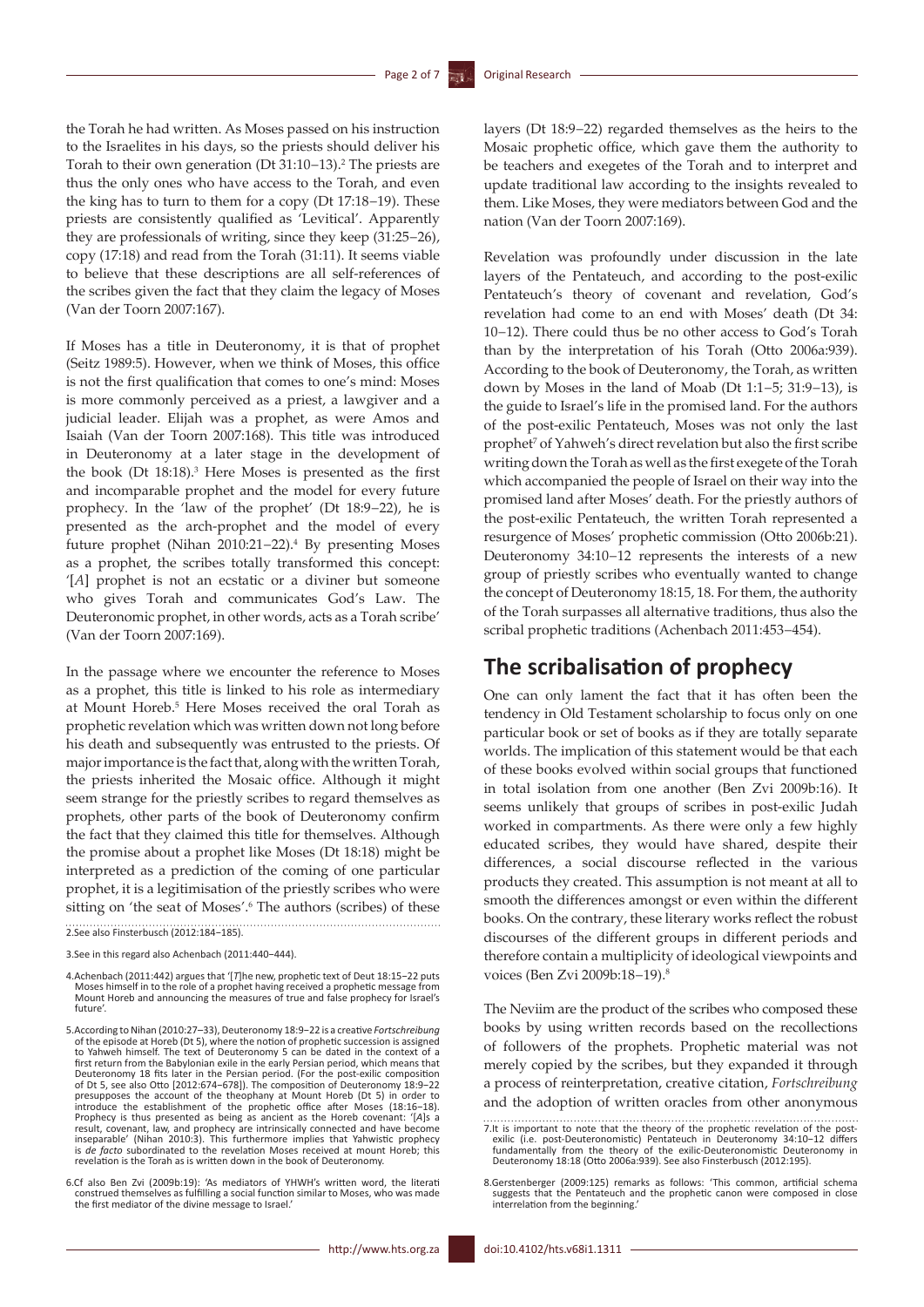prophets (Van der Toorn 2007:203).<sup>9</sup> They were thus not only guarding the tradition, but they were also actively revising and expanding it, which made them 'as involved in the production of works as in preserving them' (Troxel 2012:11).

By the early exilic period, the authority of the prophets had become a scriptural authority. The formation of written oracle collections led to what can be called the scribalisation of prophecy. These anonymous individuals became prophets of a different type: They used writing in order to convey their ideas. This signifies a process which transformed the prophets into writers and gave rise to a new paradigm of revelation (Van der Toorn 2007:203). The term 'vision' (*hāzôn*), which occurs in the superscriptions of some of the prophetic books (Is 1:1; 2:1; Am 1:1; Hab 1:1; Ob 1; Nah 1:1; cf. 2 Chr 32:32), is the technical term used to indicate prophetic revelation. The prophetic scrolls often contain prophetic communication with God related to visionary experiences (Is 6). For the scribes, prophetic experience became a kind of dogma of prophetic revelation. The call-narratives legitimise the prophetic experience and provide proof of the prophet's credentials. There should be no mistake about the fact that the idea of prophecy as a revelation is found in its reference to written texts. The idea of the prophet as a scribe legitimises the fact that the prophets are books. The scribes now stand in the place of the prophets who are men of the past. God can now only speak to human beings through the written text (Van der Toorn 2007:231).

The function of the theory of revelation within the postexilic circles of prophetic literature differed from that in the priestly circles (Otto 2006a:939−940). These scribes were of the opinion that they had also received God's revelation and that this revelation had been continuing until their time. They used the same scribal exegetical techniques as the priests but mainly of prophetic words. There were different prophetic schools of post-exilic prophetic tradents,<sup>10</sup> who followed the tradition of the different prophetic figures or discourse founders like Isaiah, Ezekiel or Jeremiah (Otto 2007a:261, 2007b:134).

Each of these schools reacted in one way or another to the priestly theories of revelation in the Pentateuch (Otto 2006a:940).11 The formation of the Torah and the prophetic books took place within different discourse groups in postexilic Jerusalem in which each one considered the position of the other. The model of the discourse founder is particularly appropriate in the case of Isaiah ben Amoz, as the literary drama of new beginnings in the post-exilic era is based upon his visionary power (Berges 2010a:567−568). Within this perspective, Isaiah is seen as a prophet in the line of succession of Moses, whose main task it is to speak the word of Yahweh as Deuteronomy 18:18 makes clear: 9.See also Meade (1986:22−26).

10.With regard to the concept 'tradent prophecy' see Steck (1985:81−99, 1991:61−63, 167−170).

11.See also Sommer (1998:140−151).

I will raise up for them a prophet like you ... I will put my words in the mouth of the prophet, who shall speak to them everything that I command.

Isaiah thus becomes the prophet who continues the teachings of Moses, a continuity which enhances his authority (O'Kane 1996:48). In this regard, Chapman (2000) states that:

the work of the prophets stands behind the image of Moses in the Torah itself and the traditions in the prophetic corpus have been shaped along the lines of the mosaic portrait. (p. 127)

### **Isaiah 1:2−3 and Deuteronomy 32**<sup>12</sup>

The book of Isaiah is an example of a biblical book that is attributed to a pre-exilic prophet who wrote neither this book nor the oracles it contains (Stromberg 2011:2). The name 'Isaiah' mentioned in the superscriptions (1:1, 2:1 and 13:1) is not an indication of the author of the book but of the fact that Isaiah of Jerusalem of the 8th century BCE is the authority behind the book.13 The opening words of the book of Isaiah (1:2−3) is a witness against the people just as Moses' words were, and these opening words bring to mind exact phrases spoken by Moses in Deuteronomy. In other words, the teachings and words of Isaiah are a continuation of the Torah which was initially spoken through Moses (O'Kane 1996:48). The compilers of the book of Isaiah thus wished to represent Isaiah as someone who repeats and interprets Moses' words in a new setting.

The opening verse of Isaiah, which appeals to the heavens and earth to bear testimony to God's accusations against Israel, calls the 'Song of Moses' to mind as it has its closest parallel in Deuteronomy 32:1 (Sanders 1996:355).<sup>14</sup> The context makes it clear that the Song is meant as a witness to and for Yahweh (Dt 31:19−21; Keiser 2005:486). The Song is profiled by a narrative framework which interprets the call to heaven and earth to witness against Israel (Dt 31:28). In Deuteronomy 4:26, we have already seen that God calls heaven and earth in direct speech to give evidence against Israel, and chapter 31 expands the theme of Israel's coming apostasy. The opening verses call upon the heaven and the earth to proclaim God's faithfulness and lament Israel's corruption (cf. 32:1, 4b−5; Childs 2001:17−18).15

The Song of Moses (or the so-called 'last words of Moses') is extremely beautiful, even in translation, and touches on a

12.The opening verses of the book of Isaiah (1:2−3) have already been discussed extensively in another publication (Groenewald 2011).

13.In this regard, Seitz (1993:24) infers as follows: 'What 1:1 states, however, is less a matter of authorship or proprietary claims made on behalf of Isaiah than it is a statement of belief, made on the part of those who shaped the Isaiah traditions, that which followed was a faithful rendering of the essence of Isaiah's preaching as vouchsafed to him by God.'

14.Song of Moses = Deuteronomy 32:1−43. Christensen (2002:785) states that no other text within the book of Deuteronomy has received so much attention through the centuries than this Song: Ancient scribes copied it and modern critical scholars unravel its structure and significance. According to Braulik (1992:226) '*dieses dichterisch anspruchsvolle »Vermächtnis« des Mittlers der Tora, hat einen eigengeprägten Wortschatz … gerade darin liegt sein unvergleichlicher Reiz. Da es Hymnisches, Weisheitliches, Lehrhaftes, Prophetisches und Geschichtliches in sich vereinigt, sind seine literarische Einheit und seine Gattung diskutiert*'. Otto (2009:641−650) provides an extensive overview of the history of research of the Song of Moses.

15.Cf. also Biddle (2003:472).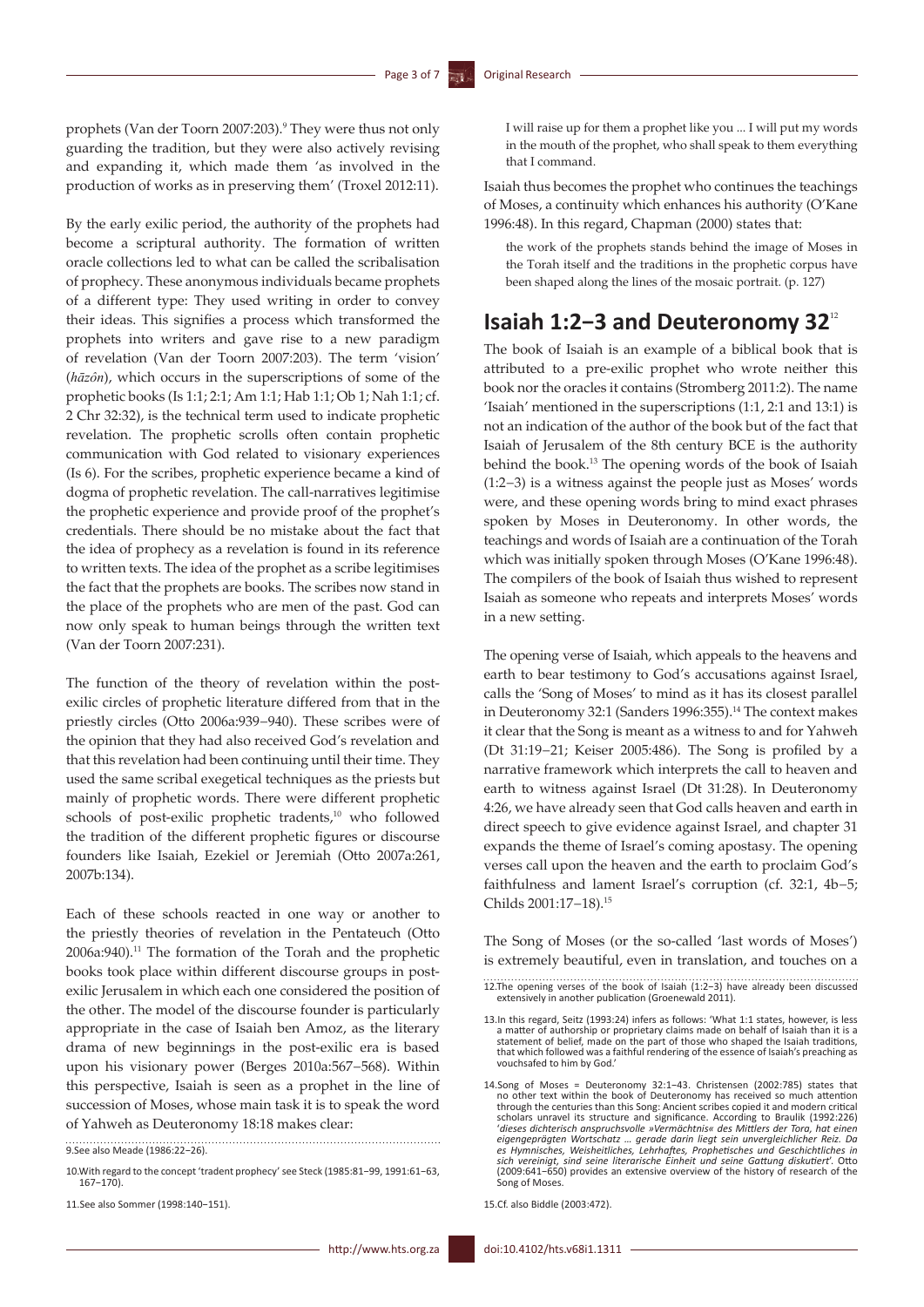myriad of well-known themes which occur in other parts of the Hebrew Bible (Christensen 2002:785). The Song of Moses, by far the most enigmatic part of Deuteronomy 32, had existed and gone through a process of transformation and growth for a long period prior to its inclusion in the book of Deuteronomy. Whatever this may be, the Song in its present form reflects the Deuteronomistic theology of the frame of the book of Deuteronomy (Biddle 2003:469−470).

The appeal to heaven and earth in 32:1 introduces the Song. They are thus the testimony in Yahweh's case against Israel. Covenants in the Ancient Near East often invoked divine witness as the guarantors of the terms and conditions contained in these covenants.16 In Israel, of course, the invocation of other deities was not allowed, and therefore in the Hebrew Bible, the heavens and earth<sup>17</sup> or the entire created universe is often invoked to confirm the truth of a divine accusation (cf. *inter alia* Dt 4:26; 30:19; 31:28; 32:1f; Is 1:2−3; 13:13; 49:13; Jr 2:12; Mi 6:1−3; Ps 50:4−6). Long after the death of Moses, the whole of the universe will act as a witness that Moses has taught Israel about Yahweh's reliability and generosity (Biddle 2003:472). Since this Song has been taught to the people by Moses (31:22), it will be a witness against them in the future (31:19, 21). The Song will be a judgement against them when the predicted evils take place. The words of the Song have thus become synonymous with the words of the Torah (31:22, 24; O'Kane 1996:39).

In Isaiah's prologue, as in the Song of Moses (Dt 32:28−29), Yahweh laments Israel's lack of insight. The authors of these introductory verses of Isaiah (1:2−3) did not want to threaten their audience with the punishment which is formulated in the book of Deuteronomy since a terrible fate had already struck both the land as well as its inhabitants. These authors wanted to emphasise the reality of the divine word: however, it was not only meant for the prologue of the book of Isaiah but formulated as a motto in view of the rest of the book of Isaiah. A collapse in the covenantal relationship because of disobedience will once again activate the curses which are formulated at the end of the Mosaic Torah. This seems to be the present situation here in Isaiah (Berges 1998:60).<sup>18</sup>

Isaiah's prologue presupposes Israel's presence in the land and points to the prophet Isaiah in Moses' coat. One can even say that Isaiah becomes a prophet in the footsteps of Moses (Baumgart 2004:13). In linking Isaiah to the curses and blessings of Deuteronomy, for whose dating along the post-exilic period is a possibility, the writers make Isaiah son of Amoz a current actualiser of the Mosaic Torah (Berges 1998:60). In this regard, Lohfink (1994:46) states as follows:

'A new Torah proceeds therefore from the prophet's mouth, yet it is only the actualization of the Torah of Israel.'19

The authors of this Isaianic text transformed Isaiah ben Amoz (1:1) to a figure that is actualising the Mosaic Torah. For O'Kane (1996:32−33), the suitable starting point for a comparison between Moses and Isaiah would be the 'last words of Moses' in Deuteronomy. This seems appropriate as the last words of biblical personages, whether they are a Moses, David or Jesus, summarise their life and often contain a historical résumé which is full of theological significance.20 These last words normally refer to both the past and the future and formulate how this character wishes his or her life's work to be continued after death. Moses' last words, for example, are emphasised through their present canonical position at the end of the Pentateuch and before the socalled Deuteronomistic History (Jos – 2 Ki). Moses' death in Deuteronomy 34 forms a transition from the Exodus and desert experience, and simultaneously, Moses is presented as the arch-prophet. Therefore, his last words and death act as a bridge to introduce Joshua – 2 Kings where we shall meet his successors who will continue his life's work in different historical situations.

If this dependence between Deuteronomy and Isaiah holds, Isaiah probably has to be dated later. Sanders (1996:354−355) argues that the correspondence with Deuteronomy 32:1 is conspicuous: Both heaven and earth are addressed, and the same verbs are used. The verbal forms, however, occur in reverse order. Kamphausen, as quoted in Sanders (1996:355), argues that Isaiah 1:2 cannot have been the example for Deuteronomy 32:1: 'If the passages are interdependent, the smoothness of Isa. 1:2 would demonstrate the priority of Deut. 32:1.' Williamson (2006:31−32) also supports this conclusion and concludes that there may have been several possible sources of influence, both from within the book of Isaiah and beyond, which contributed to this formulation.21

#### **The call of Isaiah in chapter 6**

Isaiah 6:1−13 is one of the best-known passages in the book of Isaiah and is to be understood as a call report.<sup>22</sup> The vision is dated to the year of Uzziah's death.<sup>23</sup> Conspicuous is the fact

19.Fischer (1995:119) states in this regard: '*Das Buch Deuteronomin, das als Vermächtnis des Mose gestaltet ist, liest sich in der kanonischen Leseführung des Pentateuch bereits als in Moab aktualisierte Sinai-Tora. Mit dem Deuteronomium*  wird nach diesem Verständnis der Tora-Mittler Mose zum 'Propheten'. In seine<br>Nachfolge tritt in kanonischer Lektüre – nach vielen anderen Propheten und<br>Prophetinnen – auch der 'Schriftprophet' Jesaja ein ... Prophetisches

20.Cf. also Sheppard (1980:144−158).

- 21.It is not clear why Childs (2001:18) argues that such a conclusion is incompatible with the canonical consideration that 'the intertextuality has arisen because finally the collections of the law and the prophets have been united within the body of Israel's scripture … even though there is no hard evidence that an original intertextual connection was intended. Thus, while it is exegetically correct to stress the diversity between the law and prophets at an earlier time, it is equally important to recognize the coercion of the united biblical text toward revealing the coherence of the selfsame subject matter'.
- 22. According to Sweeney (1996:134-135), '[7]he genre of this passage has provoked considerable disagreement among scholars. It is often understood as the call narrative... But there are problems with the identification of just to mention it.
- 23.According to Irvine (1990:73−74), Uzziah became king in the year 785, abdicated in 760/759, perhaps because of his sickness (2 Kgs 15:5), and died in September/ October 734.

<sup>16.</sup>Cf. also Beuken (2003:70); Blenkinsopp (2000:182); Brueggemann (2001:277); Christensen (2002:794) and Kaiser (1983:11−12).

<sup>17.</sup>See also Brueggemann (1998:13): 'Because Yahwism is monotheistic, Yahweh cannot summon other gods to observe, and so instead summons the most formidable of creatures, heaven and earth. Israel's failure in its response to Yahweh is a matter of cosmic concern, now made evident to the whole known world.'

<sup>18.</sup>According to Schwab (2009:3), this fact was already noted in the Middle Ages: 'Ibn *Ezra* sees this as Yeshayahu's statement that the time was at hand for the practical realization of Moshe *Rabbeinu*'s warning, with heaven and earth as witnesses, that if the Jewish people did not live according to the Torah in their land, they would be destroyed.'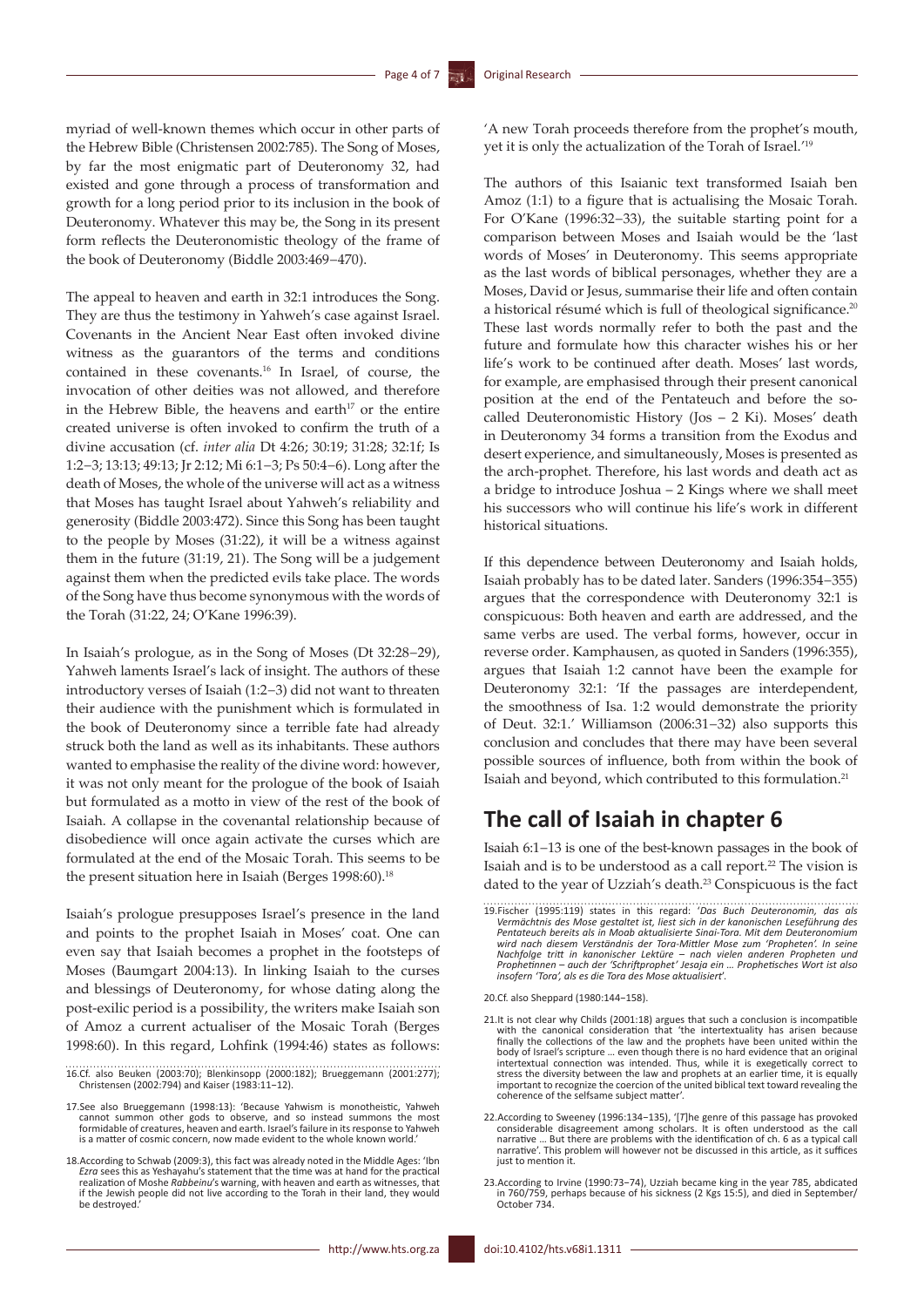that nothing is said about the succession of his son Jotham, $24$ who had already long ago taken over his father's official duties due to the latter's skin disease (maybe leprosy?) (Berges 1998:94−95).25 Isaiah's call and the description of his commission are normally connected to the prophet's mission to king Ahaz of which we read in chapters 7−8 (O'Kane 1996:42). Chapter 6 is in the form of a first-person account of the prophet Isaiah's encounter with God in his throne room. Chapter 7 describes the prophet's encounter with king Ahaz in the third-person narrative style, and chapter 8 resumes the first-person narrative style up till the fourth verse. The style then changes to a series of quite cryptic prophecies (Tull 2010:137).

In terms of its tradition history, it seems that Isaiah 6 stems from a tradition that has as its prototype Micaiah ben Imlah in 1 Kings 22:19−22 (Berges 1998:95).26 Habel (1965:297−323) has argued that the call traditions, as reflected in the structure of the calls of Moses and Gideon, are appropriated in the books of Isaiah, Jeremiah and Ezekiel. It seems that there are similarities between the call of Isaiah and that of Moses in the book of Exodus. Isaiah's call is based on Moses' call but was altered in the light of Micaiah. The fact that the date of the call is mentioned in 6:1 situates Isaiah in a historical context as Micaiah was also put in a historical context in 1 Kings 22 (O'Kane 1996:42).

In order to understand the sentence 'I saw the Lord' (Is 6:1), we have to understand what it means when it is written in the HB 'to see God'. According to the tradition, it has always been impossible or could even have deadly consequences 'to see God'. Exodus 33:20 echoes this tradition when God says to Moses: 'You cannot see my face; for no one shall see me and live.' However, it may be that this statement in Isaiah embodies another oral tradition as seen in the words of Micaiah in 1 Kings 22:19: 'I saw Yahweh sitting on his throne, with all the host of heaven standing beside him, on his right hand and on his left.' We can also think of Jacob's words: 'I have seen God face to face, and yet my life is preserved' (Gn 32:30; MT 32:31). The matter is similar with Gideon (Jdg 6:22−23)27 and Manoah (Jdg 13:22−23).28 From the above, we can construe that Isaiah's statement 'I saw the Lord' is based on the tradition that only a few in Israel were allowed to see God. He thus belongs to the exclusive circle of privileged men who can claim that they have seen God and lived (Knierim 1968:50). It is important to underline that Isaiah saw God, which brings him in close connection to Moses as nobody else has known God face to face like him (Dt 34:10; Ex 33:11).

25.See also Berges (2010b:64) and Tull (2010:138).

26.Cf. also Habel (1965:309−310); Knierim (1968:50−51); O'Kane (1996:42); Seitz (1993:54); Sweeney (1996:134−135); Wagner (2006:115−116); Watts (2005:104); Williamson (2002:38).

27.'… and Gideon said, "Help me, Lord God! For I have seen the angel of the Lord face to face." But the Lord said to him, "Peace be to you; do not fear, you shall not die.

28.Manoah says to his wife: 'We shall surely die, for we have seen God.'

http://www.hts.org.za doi:10.4102/hts.v68i1.1311 -

Isaiah 6 describes a vision in which Isaiah sees the Lord in His majesty sitting on a throne, surrounded by seraphs who proclaim His holiness (Gleicher 2010:213):

In the year that King Uzziah died, I saw my Lord seated on a high and lofty throne … Seraphs stood in attendance on Him … And one would call to the other, 'Holy, holy, holy! The Lord of Hosts! His presence (glory) fills all the earth!' (Is 6:1−3)

This teophany calls to mind the revelation that Moses received on Mount Sinai.<sup>29</sup> The author of the book of Isaiah reports of the seraphim and of the temple where Isaiah's vision took place: 'The doorposts would shake at the sound of the one who called, and the house kept filling with smoke' (Is 6:4). This scene recalls the scene in Exodus 19:18 (Gleicher 2010):

Now Mount Sinai was all in smoke, for the Lord had come down upon it in fire; the smoke rose like the smoke of a kiln (oven), and the whole mountain trembled violently. (pp. 213−214)30

The event on Mount Sinai causes fear, and at the same time, it exercises an eerie appeal (Levenson 1985:15). What we see in the Isaianic text is that the Sinaitic experience is re-enacted in the Temple at Jerusalem (Levenson 1985:122−124).

Isaiah is clearly terrified, as we can see from the description in verse 5:

I cried, 'Woe is me; I am lost! For I am a man of unclean lips And I live among a people Of unclean lips; Yet my eyes have seen The King Yahweh of hosts!' (Is 6:5)

The fact that Isaiah regards his lips as 'unclean' causes anxiety. This description brings to our mind Exodus 4:10 where God for the first time reveals to Moses his mission of liberation. Moses laments and protests: 'I have never been a man of words ….; I am slow of speech, and slow of tongue' (Gleicher 2010:214). Divine instructions prepared both Moses and Isaiah to receive the call. Moses was ordered to take off his shoes, as it was a holy place (Ex 3:5), and Isaiah's lips were cleansed before the Holy One (Is 6:6−7) (Habel 1965:311).

We also find allusions to Isaiah's specific task throughout the book and elsewhere in the Old Testament.31 Isaiah's task is formulated as follows:

Go and say to this people: 'Hear and hear, but do not understand; See and see, but do not grasp.' Make the heart of this people fat, and their ears heavy and shut their eyes, lest they see with their eyes, and hear with their ears, and understand with their hearts, and turn and be healed. (Is 6:9−10)

The text most similar to the Isaiah text is Deuteronomy 29:1−4 (MT 28:69−29:3) where Moses begins his covenantal speech (O'Kane 1996:43; Tull 2010:146):

These are the words of the covenant which Yahweh commanded Moses to make with the people … Moses summoned all Israel and said to them 'You have seen all that Yahweh did before your eyes in the land of Egypt, to Pharaoh and to all his servants and to all his land, the great trials which your eyes say, the signs and those great wonders, but to this day Yahweh has not given you a mind to understand or eyes to see or ears to hear'.

#### 29.See also Tull (2010:139).

30.See also Childs (1974:369); Dohmen (2004:69) and Hartenstein (1997:137).

31.O'Kane (1996:43) lists these similarities.

<sup>24.</sup>Tull (2010:138) states the possibility that 'according to some recent reconstructions of the chronologies of the kings, Uzziah may have actually outlived his son and died during the reign of his grandson Ahaz, shortly before the crisis depicted in the following chapter. If this was so, it may explain the absence of any reference to Jotham's reign outside of the book's superscription'.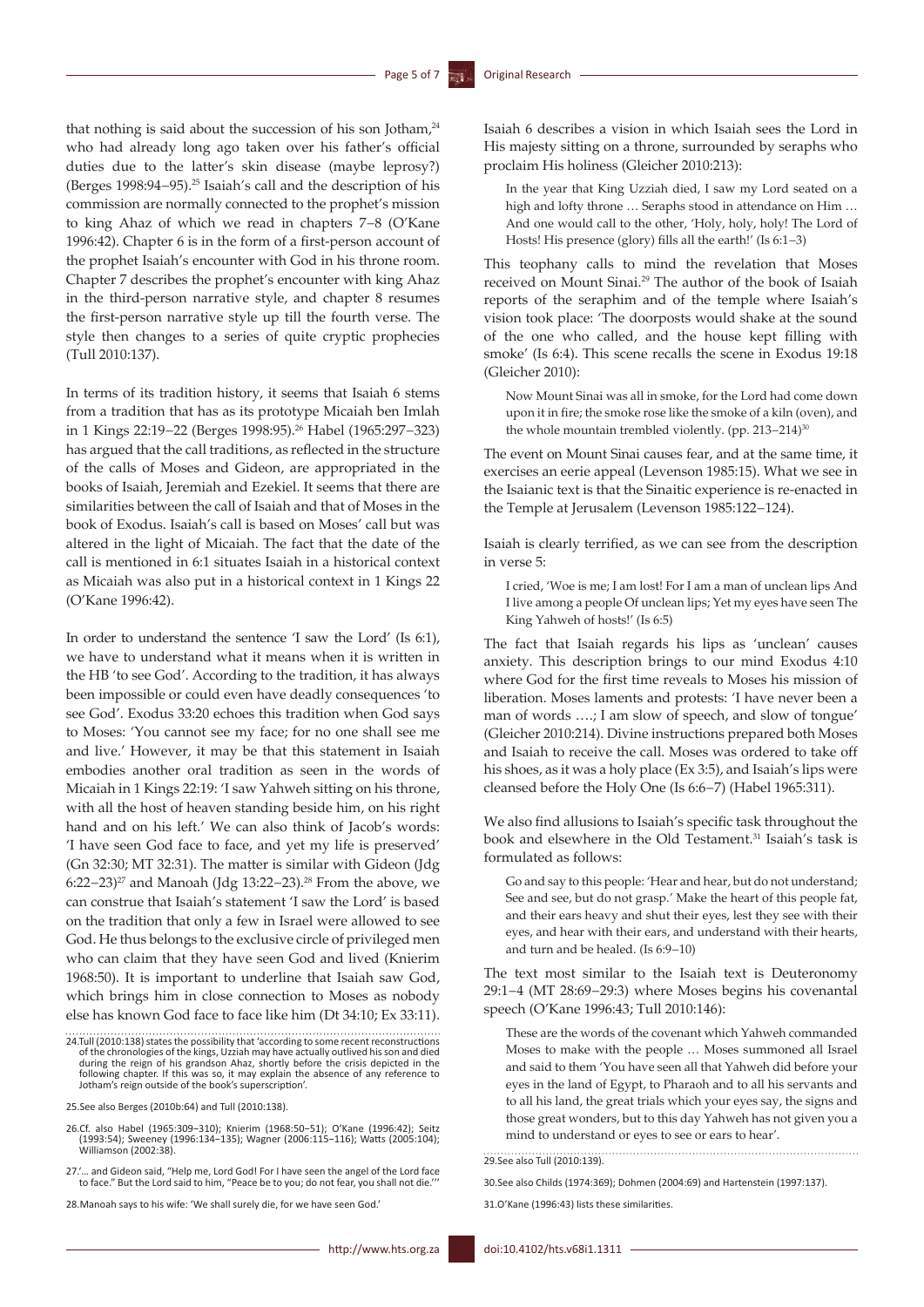In both texts, Yahweh is the one who prevents the people from seeing, hearing, knowing and understanding. Yahweh speaks through Moses in Deuteronomy, and He speaks through Isaiah in the Isaianic text. Deuteronomy 29:4 states that the people could not interpret and understand the significance of the deeds performed by Yahweh in Egypt and in the desert (vv. 2, 5). Isaiah 6:9−10 states that, as a consequence of the fact that the people did not understand, they were led into exile (vv. 11−12). We hear an echo of Yahweh's words to Moses in his instructions to Isaiah: The first mentioned given in the solemn context of the covenant speech (Dt 29) and the second in the equally solemn context of the prophetic call (Is 6; O'Kane 1996:44). According to Brueggemann (1998:58), the authorisation of the prophetic person has a tremendous impact upon the prophetic book. This narrative account thus claims that the prophetic book can claim a continuing prophetic authority as Isaiah follows in the footsteps of Moses. The authorisation of the book follows the authorisation of the prophet, and therefore, the book continues to speak authoritatively to the faithful.

### **Conclusion**

The book of Isaiah is complex, and it is problematic to reconstruct the processes of its formation and transmission. If the texts in this book are examined more closely, a multiplicity of dimensions comes to the fore. If we want to discover the distinctive and unique characteristics of the book of Isaiah, we cannot anymore afford the exegetical luxury not to see the book of Isaiah within the wider context of other Hebrew literature, specifically the inner-textual debate with other texts within the Torah. It is an imperative to explore similarities between this book and other biblical traditions. One example would be to establish literary parallels between Moses and Isaiah (cf. O'Kane 1996:50).

In this article, I examined one specific aspect of this book, namely the parallels that exist between its eponymous prophet and the figure of Moses. The deuteronomic depiction of Moses as the first prophet amidst the wilderness generation provides the major thematic force at work during different redactional phases of the book of Isaiah. In these layers, we get to know Isaiah as the prophet who continues the teachings of Moses in his own historical context – hereby enhancing his authority (cf. O'Kane 1996:48). His words contain references to words spoken by Moses in Deuteronomy (Dt 32) and even his call (Is 6) echoes that of Moses. The Torah of Moses is thus continued in the words and teaching of Isaiah.

### **Acknowledgements**

This article is dedicated to Prof. Pieter M. Venter who has just retired from the University of Pretoria as Head of the Department of Old Testament Studies. Since we started working together in one department, he has always been an inspiration as a scholar.

#### **Competing interests**

The author declares that he has no financial or personal relationship(s) which may have inappropriately influenced him in writing this article.

### **References**

- Achenbach, R., 2011, '"A Prophet like Moses" (Deuteronomy 18:15) "No Prophet like Moses" (Deuteronomy 34:10): Some Observations on the Relation between the Pentateuch and the Latter Prophets', in T.B. Dozeman, K. Schmid & B.J. Schwartz (eds.), *The Pentateuch: International Perspectives on Current Research*, pp. 435−458, Mohr Siebeck, Tübingen. (FAT 78).
- Baumgart, N.C., 2004, 'Wenn JHWH Kinder erzieht: Zum Gottesbild im Jesajabuch aus religionsgeschichtlicher und kanonisch-intertextueller Perspektive', in N.C. Baumgart & G. Ringshausen (eds.), *Das Echo des Propheten Jesaja: Beiträge*  zu seiner vielfältigen Rezeption, pp. 1-43, Lit-Verlag, Münster. (Lüneburger Theologische Beiträge 1).
- Ben Zvi, E., 2009a, 'The production of prophecy: Constructing prophecy and prophets<br>in Yehud: An introduction and an invitation', in D.V. Edelman & E. Ben Zvi (eds.),<br>The production of prophecy: Constructing prophecy and p 1−14, Equinox, London/Oakville.
- Ben Zvi, E., 2009b, 'Towards an integrative study of the production of authoritative books in Ancient Israel', in D.V. Edelman & E. Ben Zvi (eds.), *The production of prophecy: Constructing prophecy and prophets in Yehud*, pp. 15-28, Equinox, London/Oakville.
- Berges, U., 1998, *Das Buch Jesaja. Komposition und Endgestalt*, Herder, Freiburg. (HBS 16).
- Berges, U., 2010a, 'The book of Isaiah as Isaiah's book: The latest developments in the research of the prophets', *Old Testament Essays* 23(3), 549−573.
- Berges, U., 2010b, *Jesaja: Der Prophet und das Buch*, Evangelische Verlaganstalt, Leipzig. (BG 22).
- Beuken, W.A.M., 2003, *Jesaja 1−12*, Herder, Freiburg i.Br. (HThKAT).
- Biddle, M.E., 2003, *Deuteronomy*, Smyth & Helwys, Macon. (Smyth & Helwys Bible Commentary).
- Blenkinsopp, J., 2000, *Isaiah 1−39*, Doubleday, New York. (AncB 19).
- Braulik, G., 1992, *Deuteronomium II: 16,18−34,12*, Echter Verlag, Würzburg. (NEB 28). Brueggemann, W., 1998, *Isaiah 1−39*, Westminster John Knox Press, Louisville/ London. (WBC).
- Brueggemann, W., 2001, *Deuteronomy*, Abingdon Press, Nashville. (Abingdon Old Testament Commentaries).
- Chapman, S.B., 2000, *The law and the prophets: A study in Old Testament canon formation*, Mohr Siebeck, Tübingen. (FAT 27).
- Childs, B.S., 1974, *Exodus*, SCM Press, London. (OTL).
- Childs, B.S., 2001, *Isaiah*, Westminster John Knox, Louisville. (OTL).
- Christensen, D.L., 2002, *Deuteronomy 21:10−34:12*, Thomas Nelson, Nashville. (WBC 6B).
- Dohmen, C., 2004, *Exodus 19−40*, Herder, Freiburg i.Br. (HThKAT).
- Finsterbusch, K., 2012, *Deuteronomium: Eine Einführung*, Vandenhoeck & Ruprecht, Göttingen. (UTB 3626).
- Fischer, I, 1995, *Tora für Israel Tora für die Völker: Das Konzept des Jesajabuches,*  Katholisches Bibelwerk, Stuttgart. (SBS 164).
- Gerstenberger, E.S., 2009, 'Persian-empire spirituality and the genesis of prophetic books', in D.V. Edelman & E. Ben Zvi (eds.), *The production of prophecy: Constructing prophecy and prophets in Yehud*, pp. 111−130, Equinox, London/ Oakville.
- Gleicher, J., 2010, *Political themes in the Hebrew Scriptures*, Palgrave MacMillan, New York. <http://dx.doi.org/10.1057/9780230105980>
- Groenewald, A., 2011, 'Isaiah 1:2−3, ethics and wisdom. Isaiah 1:2–3 and the Song of Moses (Dt 32): Is Isaiah a prophet like Moses?', *HTS Teologiese Studies/Theological Studies* 67(1), Art. #954, 6 pages. <http://dx.doi.org/10.4102/hts.v67i1.954>
- Habel, N., 1965, 'The form and significance of the call narratives', *Zeitschrift für die Alttestamentliche Wissenschaft* 77, 297−323.
- Hartenstein, F., 1997, *Die Unzugänglichkeit Gottes im Heiligtum: Jesaja 6 und der Wohnort JHWHs in der Jerusalemer Kulttradition*, Neukirchener Verlag, Neukirchen-Vluyn. (WMANT 75).
- Irvine, S.A., 1990, *Isaiah, Ahaz, and the Syro-Ephraimitic crisis*, Scholars Press, Atlanta. (SBL Dissertation Series 123).
- Kaiser, O., 1983, *Isaiah 1−12*, SCM Press, London. (OTL).
- Keiser, T.A., 2005, 'The song of Moses a basis for Isaiah's prophecy', *Vetus Testamentum* 55, 486−500.
- Knierim, R., 1968, 'The vocation of Isaiah', *Vetus Testamentum* 18, 47−68.
- Levenson, J.D., 1985, *Sinai and Zion. An entry into the Jewish Bible*, Winston Press, Chicago/New York.
- Lohfink, N., 1994, 'Bund und Torah bei der Völkerwallfahrt (Jesajabuch und Psalm 25)', in N. Lohfink & E. Zenger (eds.), *Der Gott Israels und die Völker: Untersuchungen zum Jesajabuch und zu den Psalmen*, pp. 37−83, Katholisches Bibelwerk, Stuttgart. (SBS 154).
- McKeating, H., 1994, 'Ezekiel the 'Prophet like Moses'?, *Journal for the Study of the Old Testament,* 61, 97−109.
- Meade, D.G., 1986, *Pseudonymity and canon: An investigation in the relationship of authorship and authority in Jewish and earliest Christian tradition*, Mohr (Siebeck), Tübingen. (WUNT 39).
- Nihan, N., 2010, "Moses and the prophets": Deuteronomy 18 and the emergence of the Pentateuch as Torah', *Svensk Exegetisk Ǻrsbok* 75, 21−55.